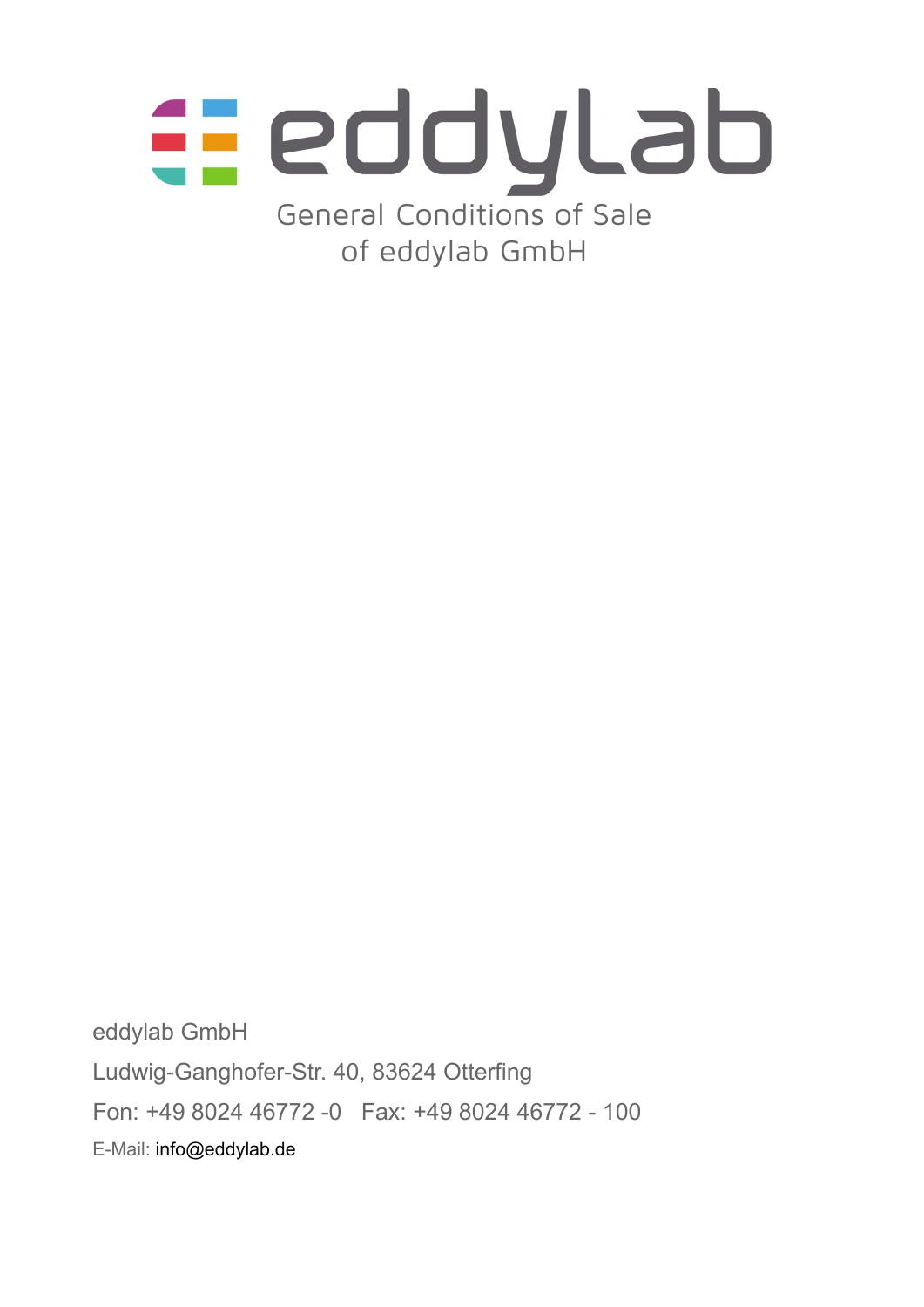## **1 General Information, Scope**

- 1.1 The following General Conditions of Sale ("terms and conditions") of eddylab GmbH (the "Seller") shall apply to all commercial relationships with our contractual partners ("the Buyer"). These terms and conditions shall only apply where the Buyer is an entrepreneur (under Section 14 of the German Civil Code [BGB]), a legal person under public law or a special fund under public law.
- 1.2 The terms and conditions apply, in particular, to contracts relating to the sale and/or delivery of moveable goods ("product") irrespective of whether the Seller itself manufactures the Product or purchases it from a supplier (in accordance with Sections 433 and 651 of the German Civil Code).
- 1.3 Our terms and conditions apply exclusively. Terms and conditions of the Buyer that contradict, deviate from, or supplement those of the Seller shall only form a part of the contract if and insofar as the Seller expressly consents to their application. This requirement for consent is applicable in all cases. For example, it also applies where we carry out a delivery to the Buyer, without any reservations and having knowledge of their terms and conditions.
- 1.4 Individual agreements concluded separately with the Buyer (including ancillary agreements, additions and modifications) shall take precedence over these terms and conditions in all cases. A written contract and/or our written confirmation is required for the contents of said agreements to take force, unless otherwise agreed.
- 1.5 Legal declarations and notices that are to be made by the Buyer to us after the contract has been concluded (e.g. defining deadlines, notification of defects, declarations regarding revocation of the contract or reductions in price) are only effective if made in writing.
- 1.6 Any references made to the application of statutory provisions are for clarification purposes only. In the absence of such clarification, statutory provisions shall nevertheless apply, unless they have been directly modified or expressly excluded by these terms and conditions.

## **2 Offers**

- 2.1 Unless the offer states otherwise, offers are valid for a period of 60 days, subject to prior sale. A contract only arises once there has been an express order confirmation.
- 2.2 Unless expressly specified as binding in the offer, all technical data, material data etc. is considered to describe approximate values customary within the industry. Should there be any modifications, the Buyer shall only be informed if they relate to a warranty of condition.
- 2.3 The Seller retains title to and copyright over any of the records and documents it makes available to the Buyer, including those in electronic format. These records and documents must not be made available to third parties without the prior written consent of the Seller. If an order is not placed with the Seller, all such records and documents, including any copies that may have been made, must be returned upon request without delay.
- 2.4 The Buyer must check the product information contained in catalogues, prospectuses and other written documents to make sure it is suitable for the intended application, before it is adopted and applied. This also applies to the choice of suitable materials. The Buyer must inform itself as to the possible uses of the product.
- 2.5 There shall be no obligation on the Seller's part to check whether the information or specifications provided by the Buyer are correct and/or lawful. The Buyer assumes sole liability in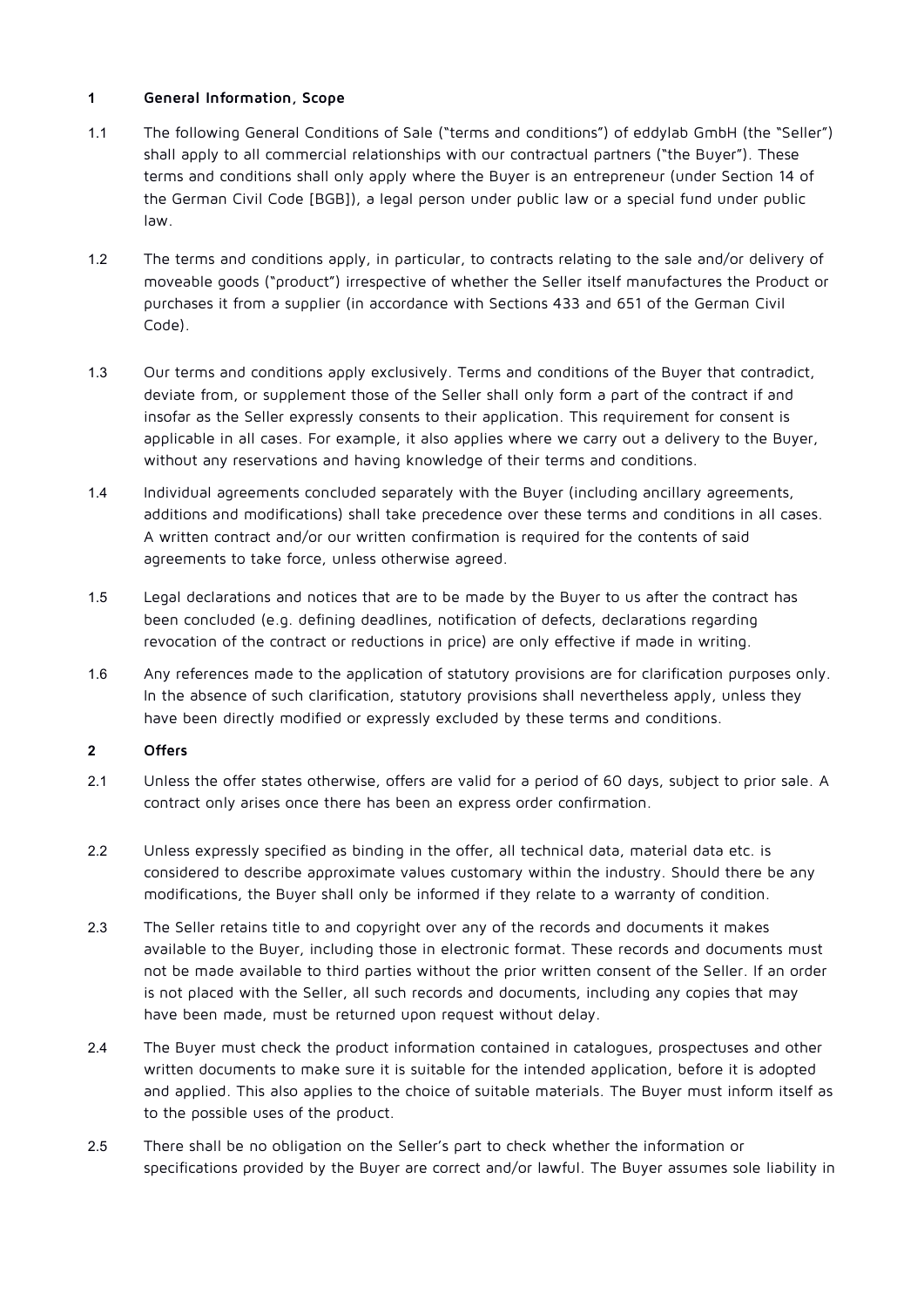relation to such information. This applies, in particular, to the liability for any violation of industrial property rights (see Section 11).

- 2.6 Drawings, preliminary designs and contributions to discussions that are made as part of advice provided during contractual negotiations are not binding. The Buyer cannot assert any claims of any kind against the Seller on the basis of such documents and/or services, unless the latter has acted wilfully or with gross negligence.
- 2.7 Any samples requested shall be charged according to cost.

## **3 Conclusion of Contract**

3.1 When the Buyer places an order for the product

this shall be deemed to constitute a bindingcontract offer. The Seller is entitled to accept this contract offer within 14 days of receipt thereof, unless the order states otherwise. With regard to blanket orders, the Seller is entitled to accept the contract offer within three weeks of receipt thereof. A blanket order is a contract under which a specified quantity of a particular product is requested by the Buyer over a set period of time, in partial deliveries to be determined. The quality requirements for the goods as well as the conditions of delivery and payment shall be the subject of a firm agreement.

- 3.2 Acceptance shall take the form of a written order confirmation.
- 3.3 The type and scope of the Seller's contractual obligations are set out in the order confirmation. The Buyer is obliged to check all the information contained in the order confirmation and to state any objection immediately in writing should there be any discrepancies.

### **4 Delivery Period and Delay in Delivery**

- 4.1 The delivery period starts as soon as the order confirmation has been sent, but not before all technical and commercial questions have been resolved. It ends when the product is shipped or notification is given that the product is ready to be shipped. In addition, whether the delivery period is observed depends on whether the Buyer meets its obligations, particularly those in relation to payment.
- 4.2 If any amendments are requested by the Buyer, the delivery period shall restart from the date on which the order confirmation is amended.
- 4.3 The Seller is not liable for impossibility of delivery or delays in delivery due to force majeure or other events which are unforeseeable at the time the contract was concluded (e.g. any type of operational breakdown, difficulties in the procurement of materials or energy, delays to transport, strikes, shortage of staff, energy or raw materials, official measures, non-delivery by suppliers or deliveries by suppliers that are not correct or subject to delay) and for which the Seller is not responsible. If such events should render delivery or performance significantly more difficult or impossible for the Seller and the obstacle is not merely temporary in nature, the Seller may revoke the contract. If there exist obstacles that are temporary in duration, the delivery or performance period shall be extended, or the date for delivery or performance shall be postponed, for the duration of the hindrance in addition to a reasonable start-up period. If, because of the delay, the Buyer cannot reasonably be expected to accept the delivery or performance, it may revoke the contract by providing the Seller with immediate written notice.
- 4.4 The Seller only has the right to make partial deliveries if (i) partial delivery can be used by the buyer in accordance with the contractually agreed intended use, (ii) the delivery of the remaining goods that have been ordered is guaranteed and (iii) this does not entail considerable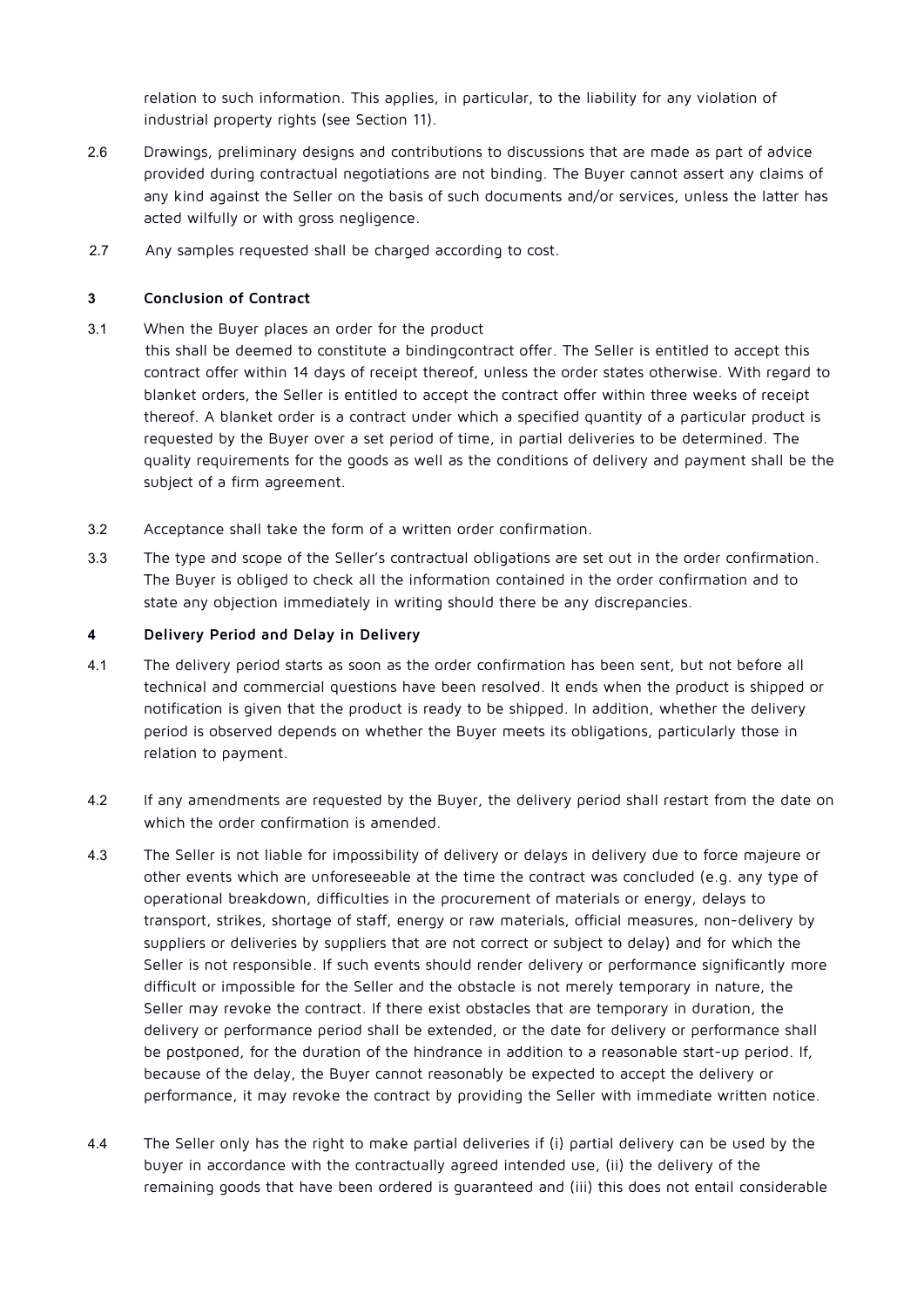extra effort on the part of the Buyer or cause it to incur additional costs (unless the Seller indicates that it is willing to assume these costs).

### **5 Delivery, Transfer of Risk, Acceptance Delay in Acceptance**

- 5.1 Unless stated otherwise, the place of performance for all of the obligations arising from the contractual relationship shall be Otterfing.
- 5.2 The delivery method and type of packaging shall be determined by the Seller, taking into account any applicable obligations.
- 5.3 The risk is transferred to the Buyer, at the latest, once the item being delivered is handed over to the forwarder, carrier or any other third party tasked with carrying out the shipment. This is also applicable in cases where partial deliveries are carried out or the Seller has undertaken to provide other, additional services (e.g. shipping). If shipment or delivery is delayed due to factors for which the Buyer is responsible, the risk is transferred to the Buyer from the date on which the product is ready for shipment and the Buyer is notified of this by the Seller.
- 5.4 Storage costs after transfer of risk shall be borne by the Buyer. The Seller shall only insure the shipment against theft, breakage, damage in transit, fire damage, water damage or other insurable risks if the Buyer expressly requests this.
- 5.5 Should the Seller default on a delivery or performance or should a delivery or performance become impossible for the Seller for any reason, its liability in relation to damages shall be limited in accordance with Section 9 of these terms and conditions.

### **6 Prices and Terms of Payment**

- 6.1 Prices apply to the scope of the performance and delivery specified in the order confirmation. Additional or special services will be charged separately. All prices are ex works and are given in Euros. They do not include packaging or statutory sales tax. Neither do they include any customs duties that are due if the product is to be exported or any other charge or fee levied by a public authority.
- 6.2 Unless agreed otherwise, the agreed price (without deductions and excluding taxes) must be paid within 14 days once payment is due and an invoice or similar request for payment has been received. If payment is to be made in advance, the agreed price (without deductions and excluding taxes) must be paid within 14 days once payment is due and an invoice or similar request for payment has been received
- 6.3 When the aforementioned payment period comes to an end the Buyer shall enter into default regardless of whether another time limit for payment is set. During default, interest shall be charged on the purchase price in accordance with the applicable statutory interest rate. The Seller reserves the right to assert claims for further damages caused by default. This does not affect our right to assert claims for commercial default interest against merchants pursuant to Section 353 of the German Commercial Code (HGB).
- 6.4 If it becomes apparent, after the contract has been concluded, that our entitlement to consideration is jeopardised by the other party's inability to perform (e.g. due to an application to commence insolvency proceedings), we shall be entitled, under the relevant statutory provisions, to refuse performance and, if necessary, to revoke the contract with advance formal notice (Section 321 of the German Civil Code). We shall be able to immediately revoke contracts concerning non-fungible items (items made to specification); cases where statutory provisions do not make it necessary to define a deadline or time limit remain unaffected.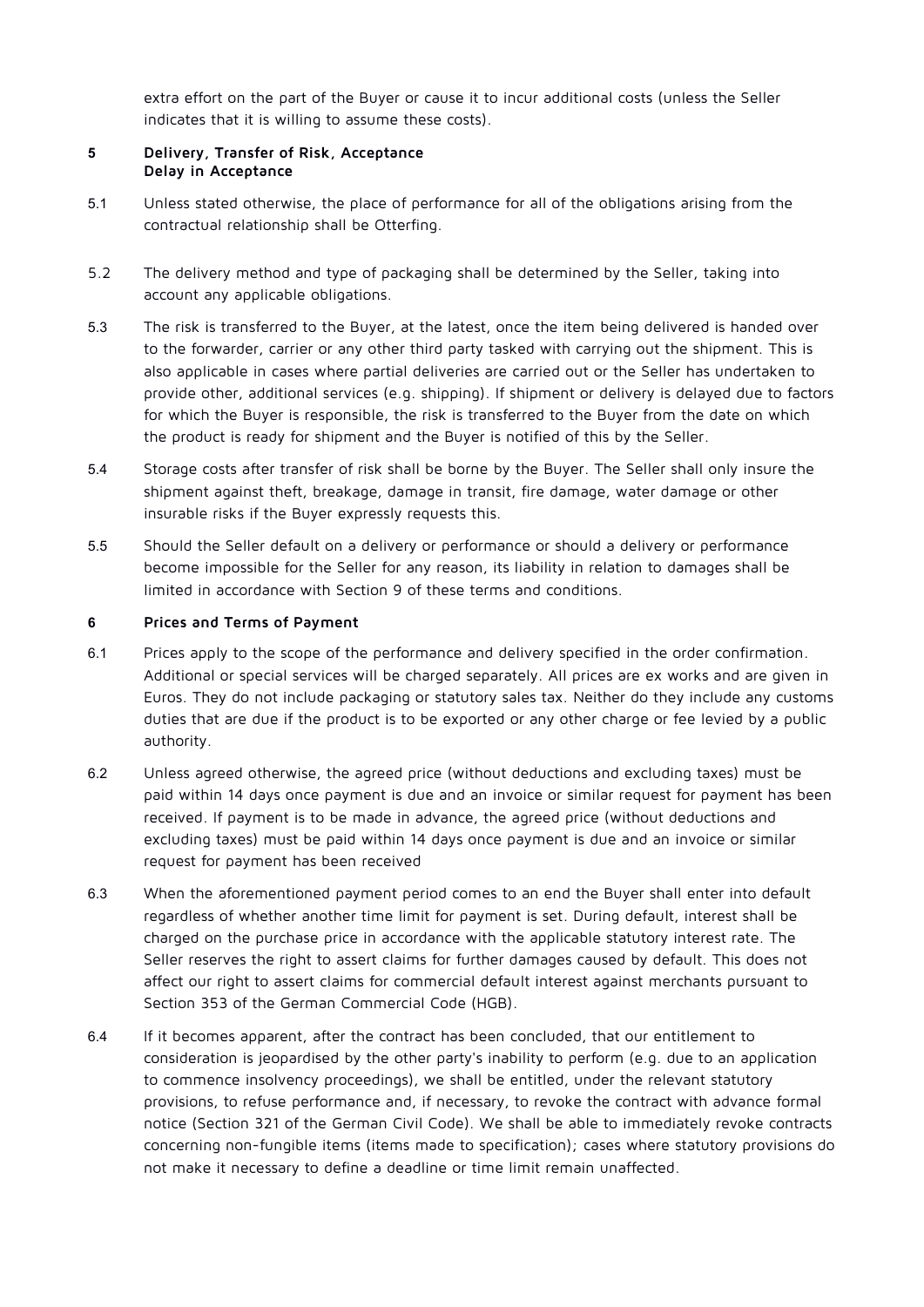- 6.5 Set-off against counterclaims of the Buyer or the retention of payments on the basis of these claims is only admissible if the counterclaims are uncontested or have been finally and nonappealably established.
- 6.6 The Buyer shall bear the costs of providing security, letters of credit in relation to overseas transactions and any similar expenses.

## **7 Retention of Title**

- 7.1 The product delivered (the "Product Subject to Retention of Title") shall remain the property of the Seller until full payment of all claims that result from the commercial relationship with the Buyer . As long as title is retained, the Buyer is not entitled to attach, assign as security, or relinquish the claim on the product without the consent of the Seller. The Seller must be informed immediately in the event of attachment by a third party or the commencement of insolvency proceedings.
- 7.2 If the Buyer processes the Product Subject to Retention of Title to create a new item, such processing shall be done on behalf of the Seller. Acquisition of ownership by the Buyer pursuant to Section 950 of the German Civil Code is excluded. If the Product Subject to Retention of Title is processed, mixed, or transformed using products not belonging to the Seller, the Seller acquires co-ownership of the new item in line with the proportion of the invoice value of the products it supplied to that of the other products at the time of processing. The Buyer shall keep the new product safe for the Seller with the due care of a prudent merchant.
- 7.3 The new product shall be considered to be a Product Subject to Retention of Title within the meaning of these terms and conditions. The Buyer hereby assigns part of its claims arising from resale of this new Product Subject to Retention of Title to the Seller, amounting to a proportion of the value of the Product Subject to Retention of Title corresponding to the ratio between the invoice value of Products Subject to Retention of Title and that of products supplied by the other party. If the new item is resold together with other products not belonging to the Seller for a combined price, the Buyer, in so doing, assigns to the Seller part of its claims corresponding to the proportion of the value of the entire delivery that is represented by the value of the Product Subject to Retention of Title.
- 7.4 The Buyer shall also assign to the Seller as security any claims against third parties arising from the combination of the Product Subject to Retention of Title with real property.
- 7.5 The Buyer has the revocable right to collect the claims arising from resale as part of the normal course of business. Notwithstanding the above, the Seller has the right to collect claims itself if the Buyer has violated its contractual obligations, in particular if it defaults on payment. On request, the Buyer shall name the debtors of the assigned claims and notify them of the assignment. The assertion of claims for retention of title and in particular the demand that the products be returned shall only constitute revocation of the contract if there is an express indication that this is the case.
- 7.6 The Seller undertakes, at its discretion, to release the securities to which it is entitled, at the Buyer's request, provided the realisable value of these securities exceeds the claims to be secured by more than 10%.

# **8 Claims for Defects by the Buyer**

8.1 The warranty period shall be two years from the date of delivery, or, if acceptance is required, from the date of acceptance. This period shall not apply to claims by the Buyer for damages arising from injury to life, limb or health or from wilful or grossly negligent breaches of duty on the part of the Seller or its agents. These shall be subject to the time-bar stipulated in the relevant legislation.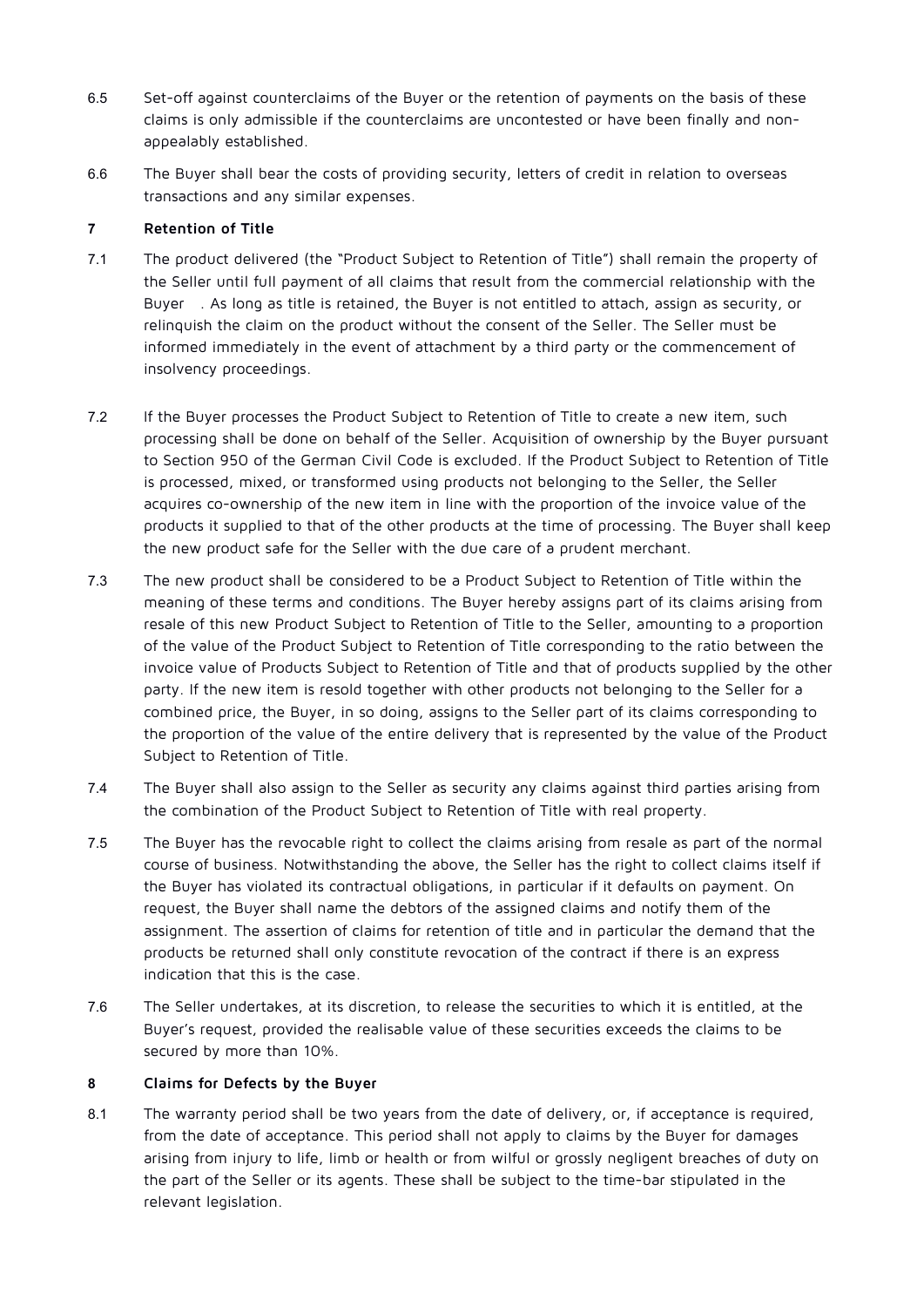- 8.2 The delivered products must be subjected to careful inspection immediately after they have been delivered to the Buyer or a third party specified by the Buyer. If the Seller does not receive written notification of any defect within seven (7) working days, the Buyer will be deemed to have accepted any obvious defects in the product, or any other defects that would have become apparent upon immediate careful inspection. With regard to other defects, the Buyer will be deemed to have accepted the products if the Seller does not receive written notification of any defects within seven (7) working days from the date on which the defect became apparent. However, if normal use of the product would have resulted in the defect becoming apparent to the Buyer sooner, the period for notification of defects shall be adjusted accordingly. Any product that is the subject of a complaint is to be returned freight prepaid to the Seller at its request. If the notification of defects is justified, the Seller shall reimburse the costs of the least expensive shipping method. This shall not apply if the costs rise due to the fact that the product is somewhere other than its place of intended use.
- 8.3 If the product delivered has any material defects, the Seller is obliged to choose either to repair or replace the product within a reasonable period of time. If there is a failure to carry out these measures i.e. if it is not possible to repair or replace the product, if the Seller refuses to do so, or if there is an unreasonable delay, the Buyer has the right to revoke the contract or to have the purchase price reduced accordingly.
- 8.4 With regard to defects that the Buyer could have identified with reasonable time and effort, all claims arising from liability for material defects become void as soon as the product is processed or installed.
- 8.5 The Seller does not assume any liability in relation to the service life of the products, especially if the products are placed under extreme and unforeseen operating conditions. Claims relating to premature destruction are excluded.
- 8.6 For products manufactured in accordance with the Buyer's drawings or specifications, the Seller shall only be liable for material defects that are caused by a failure to comply with these specifications. This has no effect on mandatory liability under the German Product Liability Law (Produkthaftungsgesetz), nor does it affect liability for wilful or grossly negligent acts.
- 8.7 Liability for material defects does not apply to normal wear and tear, nor does it apply to damage that occurs after the transfer of risk as a result of inappropriate or negligent handling or use that was not in accordance with the contract or specifications.
- 8.8 Liability for material defects that do not affect the value or usability of the product is also excluded.

#### **9 Other Forms of Liability**

- 9.1 The liability of the Seller to pay damages is limited in accordance with Section 9 of these terms and conditions. This is the case regardless of the legal basis for liability, whether this is due to impossibility of performance, deficiencies or errors in delivery, default, breach of contract, breach of duty during contractual negotiations or tort, provided the Seller is at fault.
- 9.2 The Seller shall not be liable for acts of simple negligence by its bodies, legal representatives, employees or any other agents unless such acts involve a material breach of contract. Material contractual provisions include the obligation to deliver the product on time, to ensure that it is free from legal defects as well as such material defects that pose a limit to its functionality or usability that is more than merely insignificant, as well as breaches of duties to provide advice, to provide protection or take care, which are meant to enable the product to be used as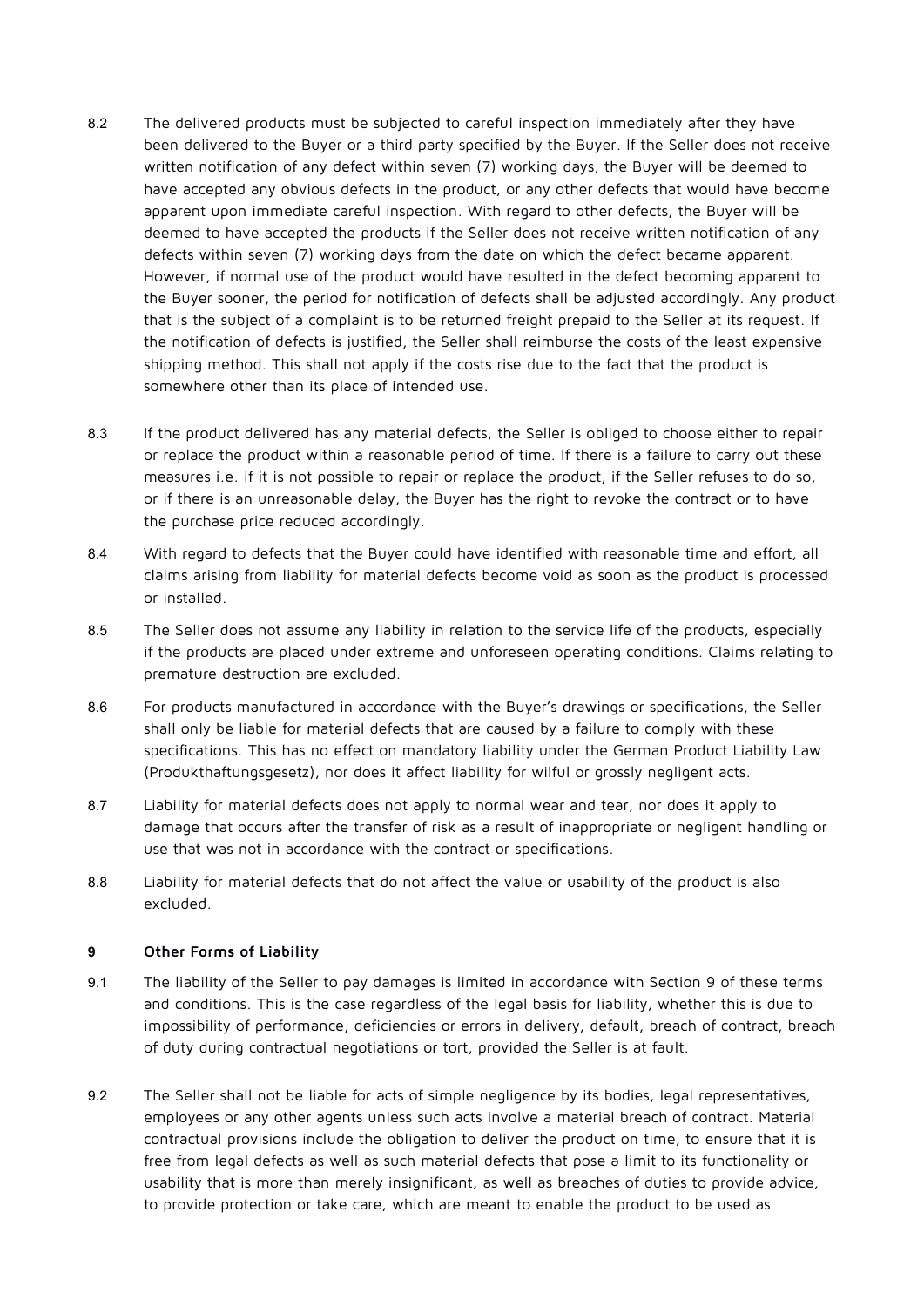intended, or which aim to protect the life and limb of those employed by the Buyer or to protect its property from substantial damage.

- 9.3 If, for these reasons, the Seller is liable to pay damages under Section 9.2, such liability is limited to damage that the Seller foresaw as a possible consequence of breaching the contract or that it ought to have foreseen if it had acted with due care and attention at the time of concluding the contract. Indirect and consequential damages resulting from product defects can only be claimed if such damages are those typically to expected provided if the product is used as intended.
- 9.4 In cases where the Seller is liable for simple negligence, its obligation to pay damages for material defects or any additional financial loss resulting from such defects is limited to a sum of EUR 1,000,000 for each claim (in accordance with the amount covered at that time by its product liability insurance or liability insurance). This also applies when this liability relates to a material breach of contract.
- 9.5 The exclusions and limitations of liability set out above shall be applied, in the same manner, to the benefit of the bodies, legal representatives, employees and other agents of the Seller.
- 9.6 If the Seller provides technical information or acts in an advisory capacity and this does not fall within the scope of its contractual obligations, this advice or information is to be provided free of charge and without giving rise to any liability. The advice of the Seller is only binding if this is confirmed by the Supplier to the Buyer in writing. The Supplier does not accept any liability for the usability of the item or the economic success of the Buyer.
- 9.7 The limitations of liability pursuant to Section 9 of these terms and conditions are not applicable to the liability of the Seller arising from wilful behaviour, for guaranteed quality features, arising from injury to life, limb or health or pursuant to the German Product Liability Law.
- 9.8 If the Buyer contributes materials for the production of products that it has ordered, these materials will only be insured against theft while they are on the premises of the Seller. Liability for the loss of deterioration of these materials shall only arise if the Seller acts wilfully or with gross negligence.
- 9.9 In cases where the product bought from the Seller has to be repaired, the Buyer does not have the right to claim for damages resulting from loss of production during the period in which the Seller is repairing the item. This period also includes the anticipated time it would take to transport of the item from the Buyer to the Seller and back, as well as the time it usually takes for spare parts to be delivered to the Buyer.

#### **10 Violation of Property Rights**

The Buyer guarantees that, in performing the contract, no property rights will be violated by way of its own drawings or samples, those of a third party or any customer-supplied products. The Buyer shall defend itself in any ensuing litigation at its own cost, and reimburse the Seller for all related expenses.

## **11 Applicable Law and Venue**

11.1 If the Buyer is a merchant, a legal person under public law or special fund under public law, or if its general venue is not in the Federal Republic of Germany, the venue for any dispute arising from the commercial relationship between the Buyer and the Seller shall be Munich (Regional Court Munich II [Landgericht München II]) or the location of the Buyer's registered office. However, the exclusive venue for actions brought against the Seller shall be Munich (Regional Court Munich II). This provision does not affect any statutory provisions that stipulate an exclusive place of jurisdiction.